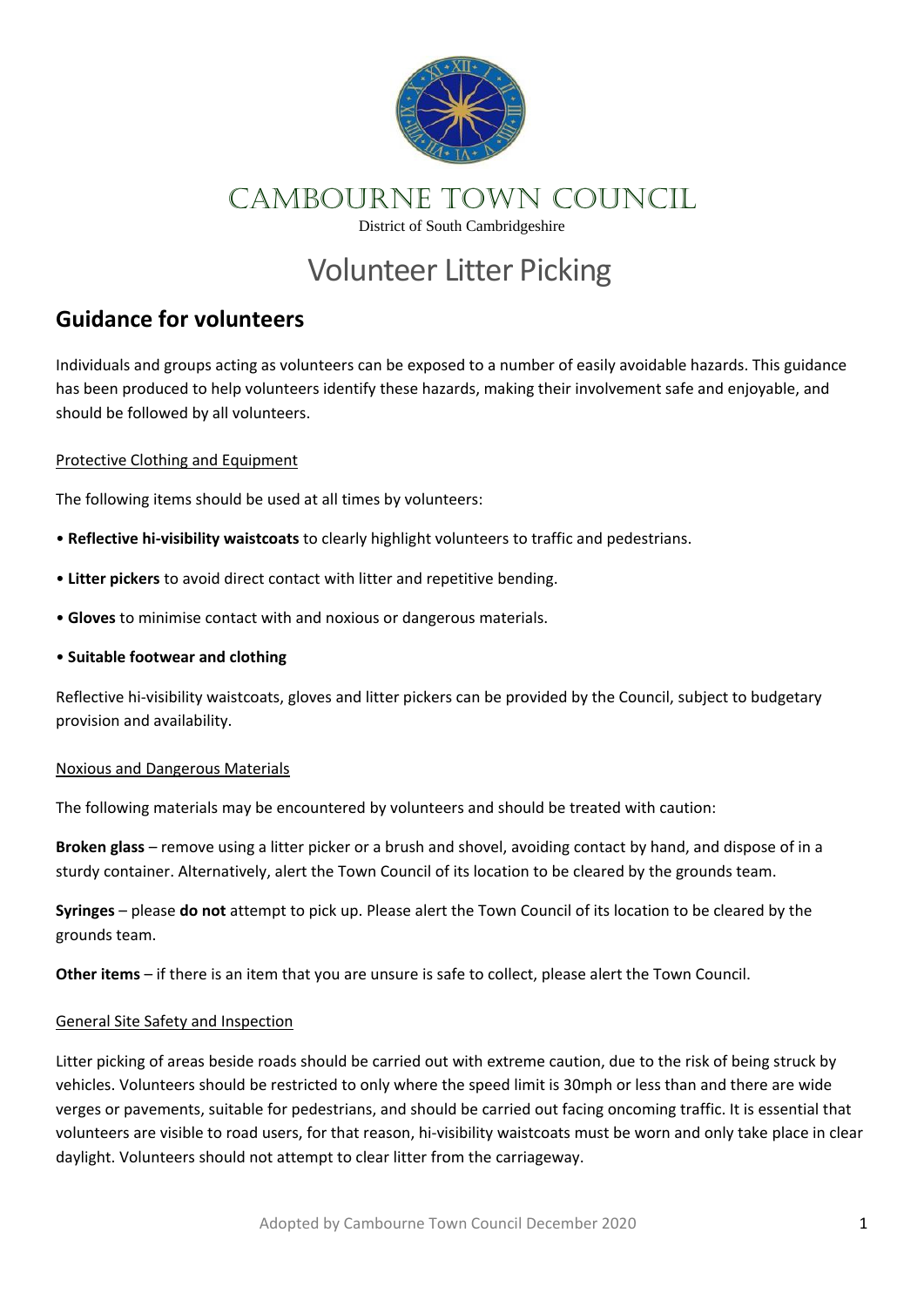Avoid reaching into hedges or undergrowth in such a way as to expose the face, eyes and skin to scratches from thorns or branches.

It is recommended that a visual site inspection and risk assessment is carried out to establish the above risks and to identify and note other possible hazards. Volunteers have a duty towards themselves, fellow volunteers and the public to work safely. If there is any doubt about the safety of a site or material, then it should be avoided.

#### Lifting and Handling Materials

Volunteers should be aware of the risk of injury by carrying and attempting to lift and carry heavy materials. To avoid injury, the following basic principles of manual handling should be applied:

- Decide if an item can be safely moved either by one or two people.
- Only try to move an item if this can be done so without straining.
- When lifting an item, bend the legs and keep the back straight.

#### Young Volunteers

While it is beneficial to get young people involved in litter picks, age plays a big part in the ability to recognise and avoid risk. Accordingly, volunteers under the age of 18 should be supervised by an adult and permission for their participation should be gained from a parent or guardian. In the interest of safeguarding children, adults supervising or working with volunteers under the age of 18 should be Disclosure and Barring Service checked.

#### Disclaimer

Volunteers should not participate unless they understand and accept that **participation is entirely at their own risk**, unless they confirm with the Parish Council their intention to carry out voluntary work, adhere to the Guidelines and complete a Risk Assessment. The Council will not be held responsible for any loss, damage or inconvenience caused as a result of the actions and omissions of volunteers or this guidance.

#### **Please inform the Town Council when you are litter picking to be covered by insurance.**

**Text 07875 569200 or email [community@cambourneparishcouncil.gov.uk](mailto:community@cambourneparishcouncil.gov.uk)**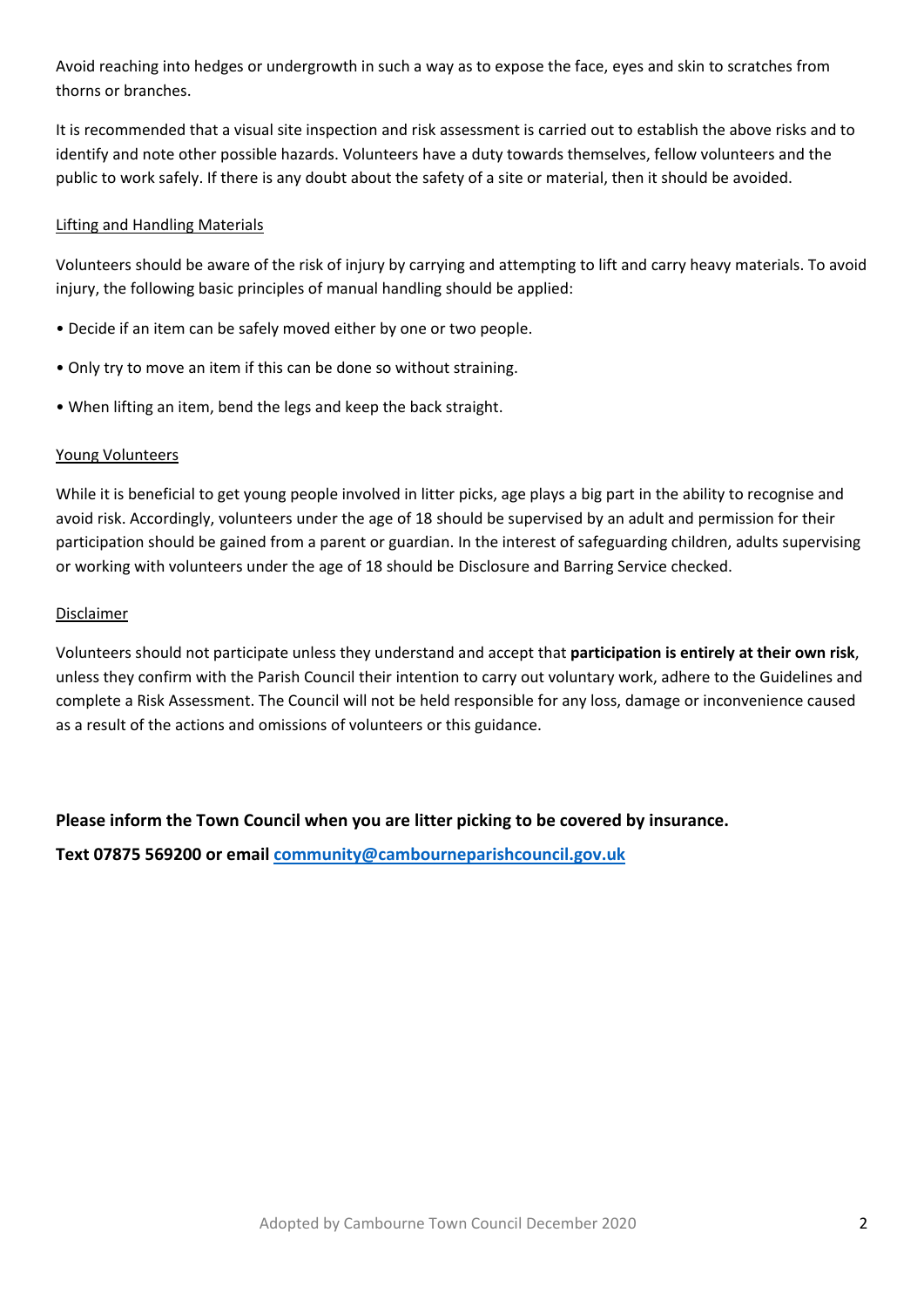### **Risk Assessment for Litter Picking**

| <b>No</b> | <b>ITEM</b>                   | <b>HAZARD</b>                                                                                                           | <b>THOSE IN</b> | <b>Risk Rating before control measures</b> |                               |                            | <b>MEASURES/COMMENTS</b>                                                                                                                                                                                                                                                                                                                                            | <b>Risk Rating after control measures</b> |                               |                              |
|-----------|-------------------------------|-------------------------------------------------------------------------------------------------------------------------|-----------------|--------------------------------------------|-------------------------------|----------------------------|---------------------------------------------------------------------------------------------------------------------------------------------------------------------------------------------------------------------------------------------------------------------------------------------------------------------------------------------------------------------|-------------------------------------------|-------------------------------|------------------------------|
|           |                               |                                                                                                                         | <b>DANGER</b>   | <b>SEVERITY</b><br>$1 - 10$                | <b>LIKELIHOOD</b><br>$1 - 10$ | <b>RISK</b><br><b>RATE</b> |                                                                                                                                                                                                                                                                                                                                                                     | <b>SEVERITY</b><br>$1 - 10$               | <b>LIKELIHOOD</b><br>$1 - 10$ | <b>RISK RATE</b><br>(RESULT) |
|           | Passing<br>Traffic            | Be aware of traffic<br>on the roads and<br>road safety                                                                  | Participants    | 8                                          | 6                             | 48                         | Briefing at the start of the Litter Pick by the<br>supervisor. Participants access restricted to<br>pavement and footpaths.<br>High visibility vests to be supplied and<br>appropriate traffic warning / controls to be<br>utilised.                                                                                                                                | 8                                         | 2                             | 16                           |
| 2         | Hygiene                       | Cuts, grazes,<br>germs                                                                                                  | Participants    | $\overline{4}$                             | $\boldsymbol{\Delta}$         | 16                         | Briefing at the start of the Litter Pick by the<br>supervisor<br>Protective Gloves to be warn.<br>First Aid Kit to cover cuts however minor<br>with tape following consultation as to<br>allergies to tape etc.<br>Warn re avoiding rubbing mouth and eyes<br>whilst working.<br>Wash hands and forearms before eating<br>and drinking, etc or going to the toilet. | 2                                         | 2                             | $\Delta$                     |
| 3         | Slips,<br>Trips, and<br>Falls | Slips strains, trips<br>and falls due to<br>working on grass<br>verges, lifting<br>heavy objects,<br>working near kerbs | Participants    | 6                                          | $\boldsymbol{\Delta}$         | 24                         | Briefing at the start of the Litter Pick by the<br>supervisor.<br>Heavy items will not be moved but will be<br>identified and details of location to be<br>recorded then reported by the Town<br>Council.                                                                                                                                                           | 6                                         | $\overline{2}$                | 12                           |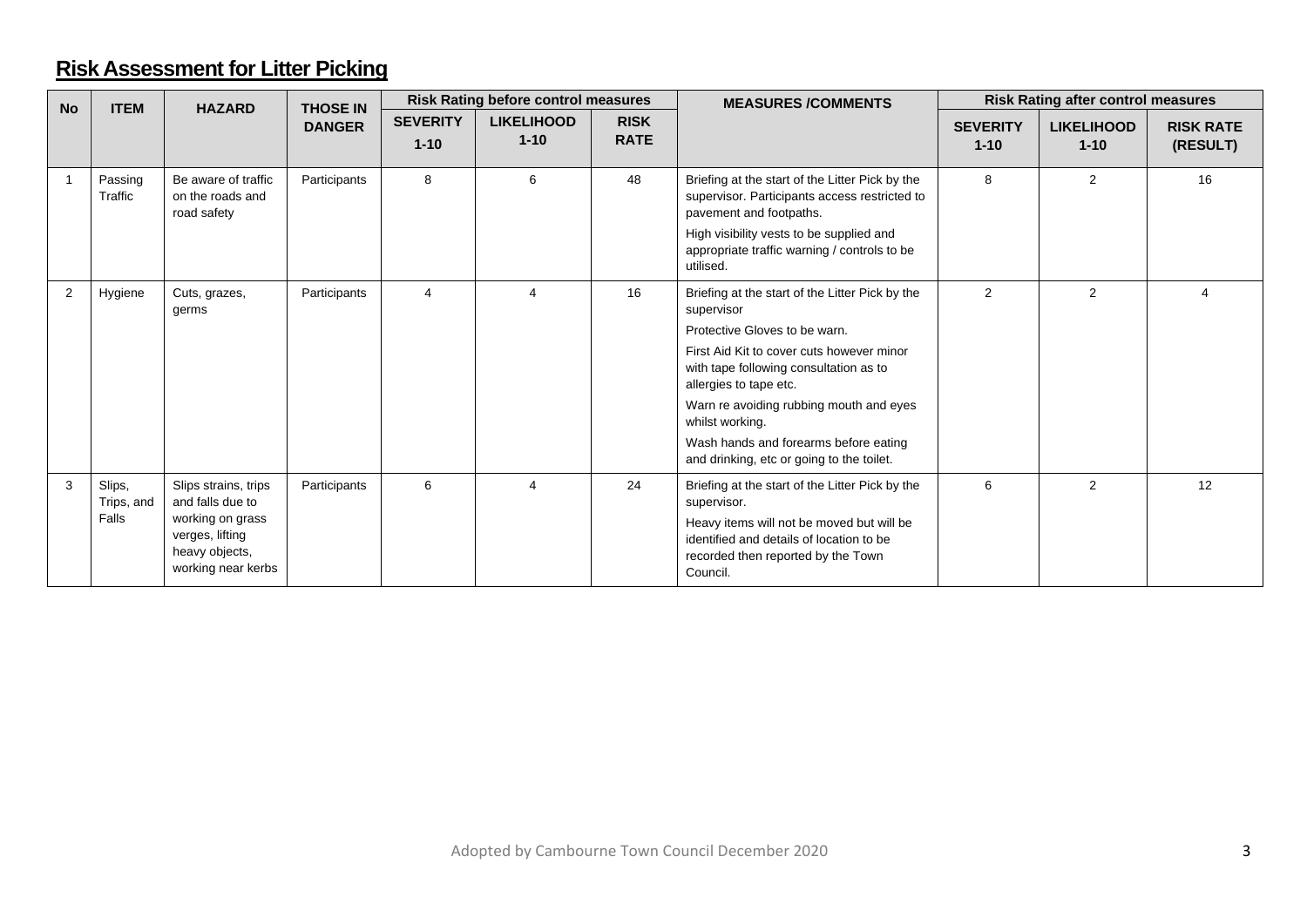| <b>No</b> | <b>ITEM</b>        | <b>HAZARD</b>                                                                                       | <b>PERSONS</b><br><b>Risk Rating before control measures</b> |                             | <b>MEASURES /COMMENTS</b>     | <b>Risk Rating after control measures</b> |                                                                                                                                                                                                                                                                          |                             |                               |                              |
|-----------|--------------------|-----------------------------------------------------------------------------------------------------|--------------------------------------------------------------|-----------------------------|-------------------------------|-------------------------------------------|--------------------------------------------------------------------------------------------------------------------------------------------------------------------------------------------------------------------------------------------------------------------------|-----------------------------|-------------------------------|------------------------------|
|           |                    |                                                                                                     | <b>IN</b><br><b>DANGER</b>                                   | <b>SEVERITY</b><br>$1 - 10$ | <b>LIKELIHOOD</b><br>$1 - 10$ | <b>RISK</b><br><b>RATE</b>                |                                                                                                                                                                                                                                                                          | <b>SEVERITY</b><br>$1 - 10$ | <b>LIKELIHOOD</b><br>$1 - 10$ | <b>RISK RATE</b><br>(RESULT) |
| ⊿         | Hazardous<br>Waste | Syringes, liquids<br>in bottles and gas<br>canisters etc                                            | Participants                                                 | 6                           | $\overline{4}$                | 24                                        | Briefing at the start of the Litter Pick by the<br>supervisor and any items to be identified<br>and details of location to be recorded then<br>reported to the Town Council.<br>Gloves will be issued to participants.                                                   | 4                           | 2                             | 8                            |
| 5         | Fly Tipping        | Waste too heavy<br>or too high<br>$volume -$<br>unsuitable for<br>manual handling                   | Participants                                                 | 4                           | 3                             | 12                                        | Briefing at the start of the Litter Pick by the<br>supervisor and any items to be identified<br>and details of location to be recorded then<br>reported to the Town Council.                                                                                             | 4                           | 1                             | Δ                            |
| 6         | Adverse<br>Weather | Risk of sunstroke<br>and sunburn from<br>hot weather. Risk<br>of trips and slips<br>in wet weather. | Participants                                                 | 3                           | 3                             | 9                                         | Consider weather forecast before confirming<br>litter picking event.<br>Wear appropriate clothing/hat/footwear.<br>Drink plenty of water.<br>Take suitable rest breaks.                                                                                                  | 2                           | 1                             | $\overline{2}$               |
|           | Other<br>Dangers   | <b>Giant Hogweed</b><br>Skin irritation,<br>rashes blistering                                       | Participants                                                 | $\overline{2}$              | 6                             | 12                                        | Briefing at the start of the Litter Pick by the<br>Organiser a photograph shown of the plant<br>to help with identification and any plants<br>identified, details of the location to be<br>recorded then reported to the Town Council.<br>Gloves issued to participants. |                             | $\overline{2}$                | $\overline{2}$               |

**RISK ASSESSMENT CARRIED OUT BY: Signature: ..................................................**

**Date:**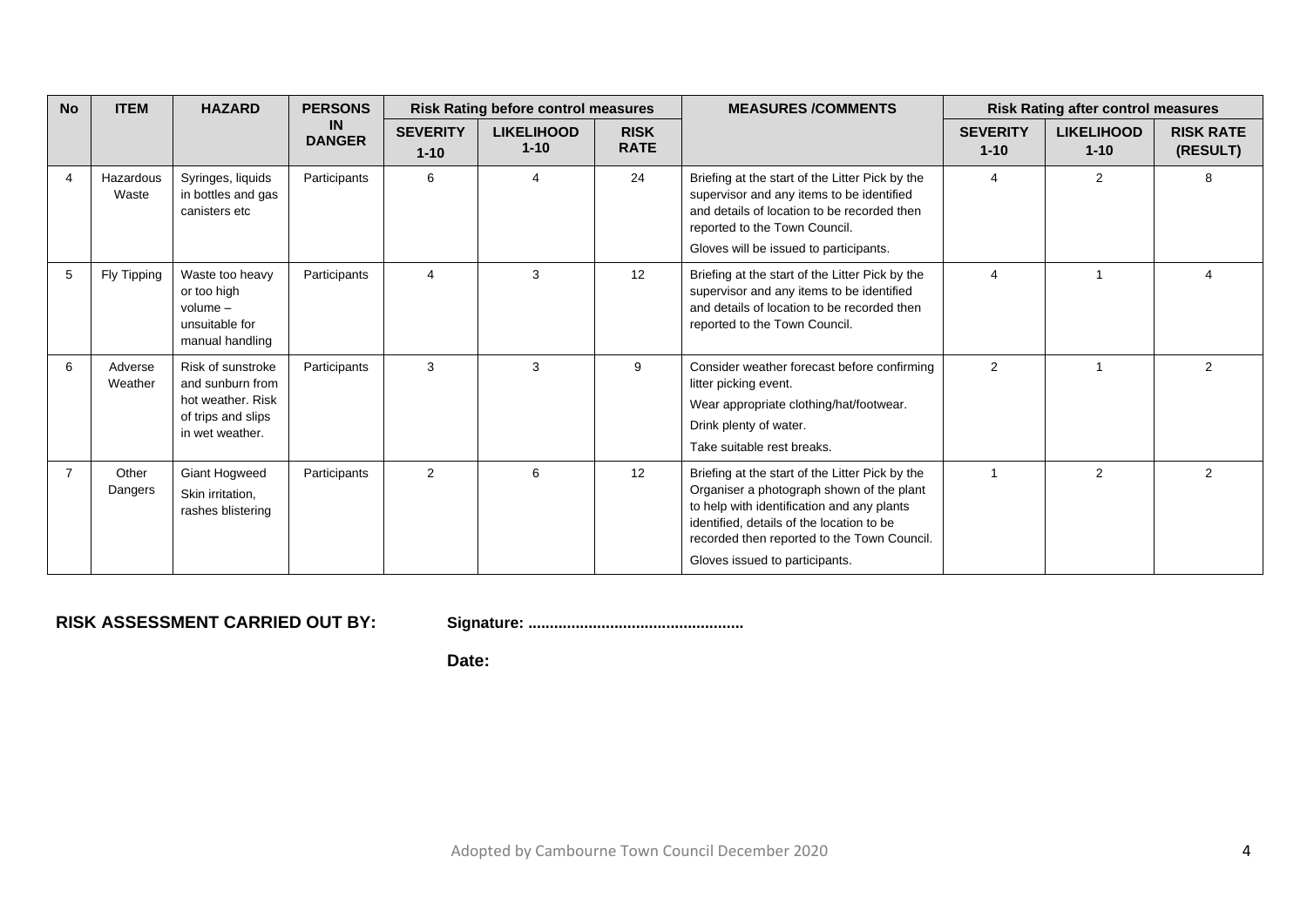### **Risk Assessment Scoring Matrix**

|                   | <b>Severity</b>               |                            |                            |                                |                            |                     |  |  |  |
|-------------------|-------------------------------|----------------------------|----------------------------|--------------------------------|----------------------------|---------------------|--|--|--|
| Likelihood        | <b>Multiple Death</b><br>(10) | <b>Single Death</b><br>(8) | <b>Major Injury</b><br>(6) | <b>Lost Time Injury</b><br>(4) | <b>Minor Injury</b><br>(2) | <b>Delay</b><br>(1) |  |  |  |
| Certain (10)      | 100                           | 80                         | 60                         | 40                             | 20                         | 10                  |  |  |  |
| Very Likely (8)   | 80                            | 64                         | 48                         | 32                             | 16                         |                     |  |  |  |
| Likely (6)        | 60                            | 48                         | 36                         | 24                             | 12                         |                     |  |  |  |
| May Happen (4)    | 40                            | 32                         | 24                         | 16                             | 8                          |                     |  |  |  |
| Unlikely (2)      | 20                            | 16                         | 12                         | 8                              |                            |                     |  |  |  |
| Very Unlikely (1) | 10                            | 8                          | 6                          | 4                              |                            |                     |  |  |  |

| <b>Priority</b><br><b>Score</b> |               | <b>Action</b>                                                 |  |  |  |
|---------------------------------|---------------|---------------------------------------------------------------|--|--|--|
| $1 - 16$                        | <b>LOW</b>    | Action is required to reduce the risk, although low priority. |  |  |  |
| $17 - 36$                       | <b>MEDIUM</b> | Action required to control.                                   |  |  |  |
|                                 |               | Interim measures may be necessary in the short term.          |  |  |  |
|                                 |               | Action required urgently to control risks. Unacceptable.      |  |  |  |
| $37 - 100$                      | <b>HIGH</b>   | Immediate action required.                                    |  |  |  |